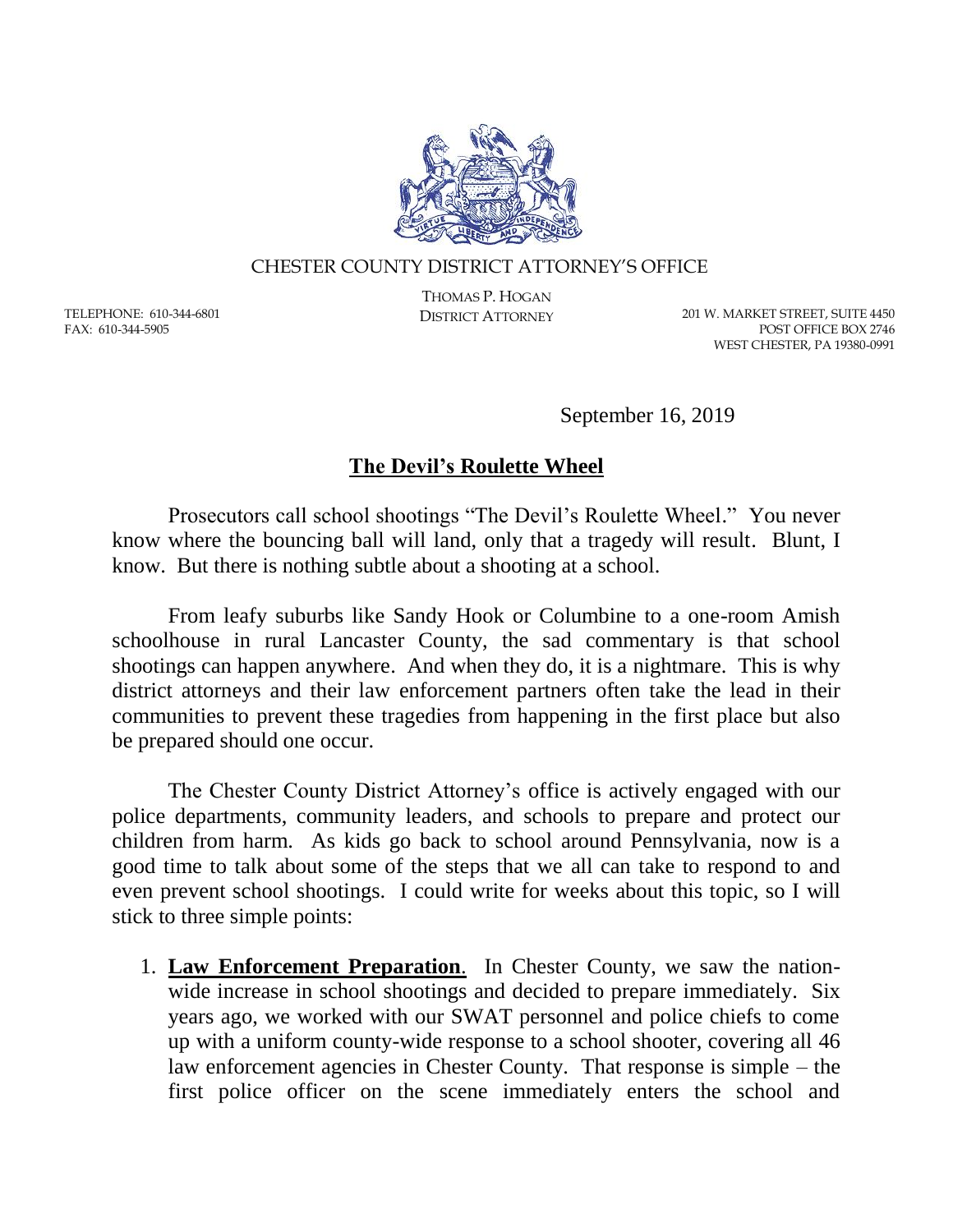neutralizes the threat. The second officer does the same thing. We do not wait for back-up or SWAT; every second that goes by is a chance to save a life or lose a life. After Chester County established this response protocol, we then trained every police officer in the County on how to respond, including lectures, live practice, and video recording and review of their performance. We are ready.

- 2. **School Preparation.** Schools also need to prepare for a shooting event. In Chester County, we review the physical lay-out of schools and suggest changes to minimize any potential security risks. Basic steps like having a single entry and exit point, with all other external doors secured, is a simple but effective deterrent. Schools must also practice active shooter drills, just like they practice fire drills. The "run-hide-fight" strategy must be ingrained for kids. Some parents worry that such preparations traumatize kids. What we have seen is that training empowers students and keeps them calm in an actual crisis. Of course, for the school districts that can afford it, a trained police officer in every school is the best safety net that exists.
- 3. **Prevention.** The public may not realize it, but law enforcement prevents a large percentage of school shootings before they happen. Our goal is to prevent them all. Parents and teachers can help us with this goal with a little knowledge about the evolution of school shooters.

Based on our experience and studies, school shooters go through five distinct phases. Phase 1 is where the potential shooter is merely thinking or fantasizing about a school shooting. Phase 2 is the planning stage, where the shooter may be sketching out how to carry out a shooting. In Phase 3, the potential shooter is engaged in preparation for the shooting: acquiring firearms and ammunition, reviewing approaches and escape routes, etc. Phase 4 is the approach stage, where the shooter is literally heading to the school. Phase 5 is implementation, the part that we never want to hear about, but saw unfold 22 times in the United States as of July 2019.

The good news is that school shootings can still be prevented. During Phases 1-4, there are opportunities for parents, teachers, friends, and the police to spot active shooter evolution behavior and intervene. A potential shooter may verbalize or post on social media their plans. Somebody who has gathered the blue prints to a school or keeps a list of students they hate is exhibiting red flags. Any student who is acquiring weapons or ammunition for no apparent reason obviously